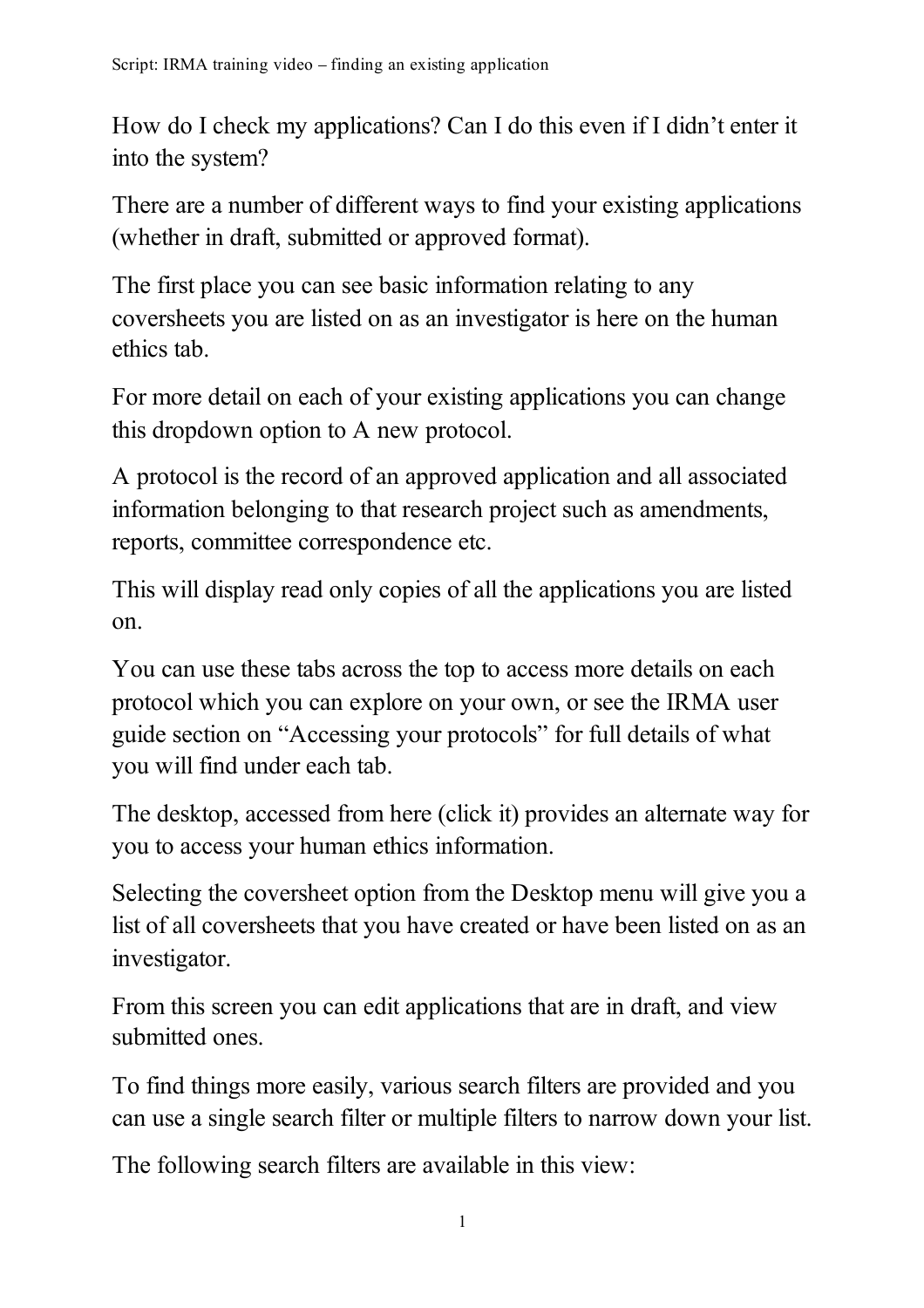Status - (e.g. if you wanted only approved protocols).

Template – this if for the type of coversheet that has been created and/or submitted (e.g. new application, amendment, progress/renewal report etc.).

Type - this option is not available to filter coversheets.

Once you have selected or entered your required search filters, press the (search) button. If you select multiple filters they will be applied together.

The (reset) button will reset all search filters that have been applied,

The export button allows you to export the displayed search results into a PDF

You can also sort the coversheets using the column headings (except the project title). Just click on the heading and the coversheets listed will be sorted in ascending or alphabetical order.

Selecting the Protocols option from the desktop lets you view all protocols that you are included on as a researcher and that have been processed

This display also includes records of all applications that were submitted prior to IRMA being introduced, although no documents are attached to these records.

You can also search the protocols using a number of filters.

Once again you can use a single filter or multiple filters

Here you can filter by a few extra items:

Faculty – note: ISLHD and non-academic units of UOW are treated as faculties within the system.

Department (or schools).